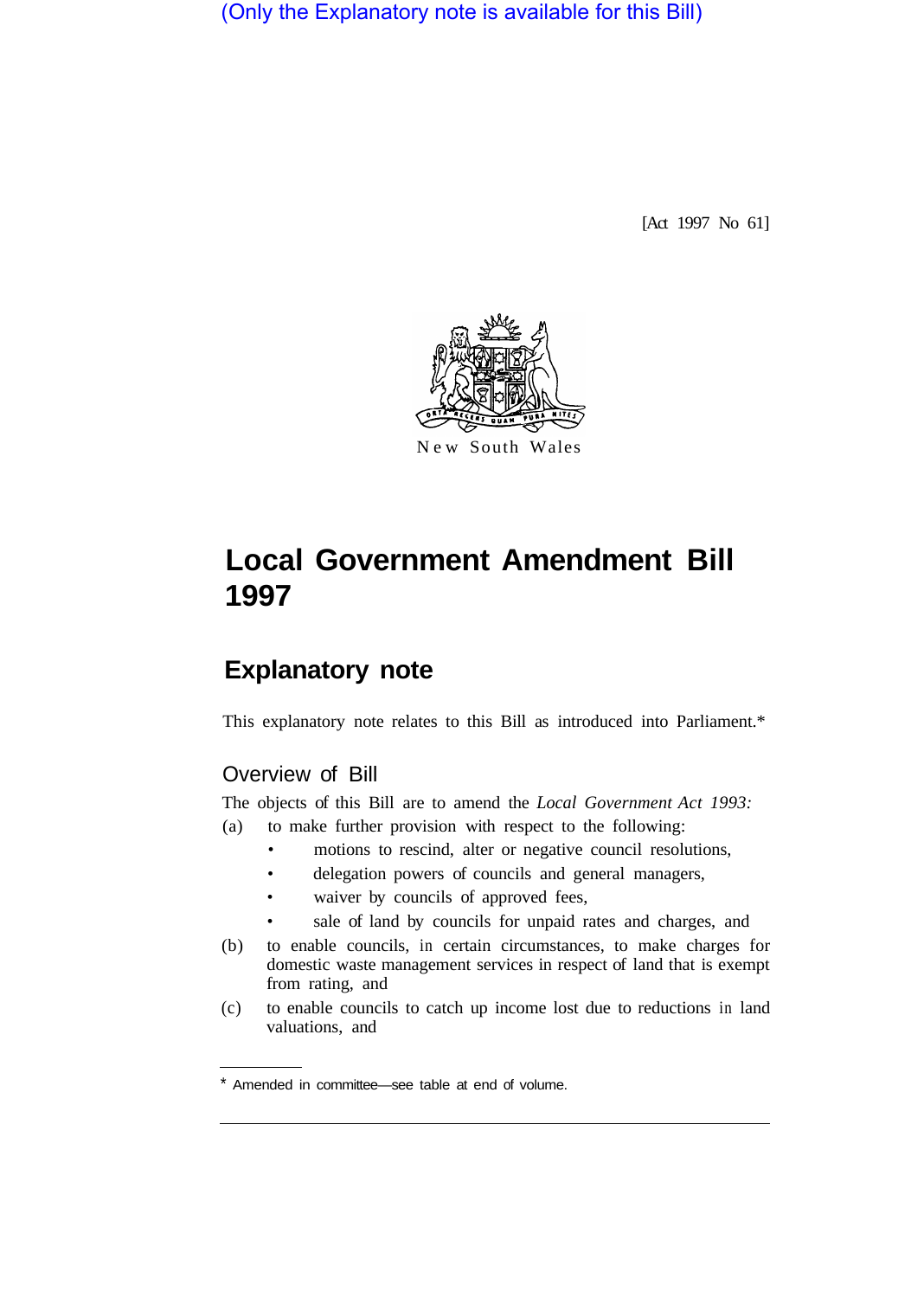Explanatory note

- (d) to exempt from rates land that is the subject of a conservation agreement under the *National Parks and Wildlife Act 1974,* and
- (e) to increase the penalties for offences relating to certain orders given by councils, and
- (f) to enable apportionment factors determined under the *Valuation of Land Act 1916* to be taken into account in determining rates and annual charges applicable to mixed land development (that is, land occupied or used solely as the site of one or more buildings comprising flats and offices), and
- (g) to make other miscellaneous amendments and minor amendments.

### Outline of provisions

**Clause 1** specifies the name (also called the short title) of the proposed Act.

**Clause 2** provides for the commencement of the proposed Act.

**Clause 3** is a formal provision that gives effect to the Schedule of amendments to the *Local Government Act 1993.* 

**Clause 4** is a formal provision that gives effect to the Schedule containing amendments to other Acts.

#### **Schedule 1 Amendment of Local Government Act 1993**

**Schedule 1** [1] amends section 9 to make it clear that councils can give additional notice of a council meeting or a meeting of certain committees of the council, or make available additional copies of business papers for such meetings, to the public in electronic form (for example, by electronic mail).

**Schedule 1 [2]–[4]** amend section 70 to make it clear that the technical provisions of the State's building laws that apply to a building erected by or on behalf of the Crown (or certain prescribed persons) if the erection of the building commences on or after 1 July 1993 are those provisions in force as at the date of the invitation for tenders to erect the building or, in the absence of tenders, the date on which the erection of the building commences.

**Schedule 1 [5]** amends section 71. That section provides that the use of a building or temporary structure by the Crown as a place of public entertainment requires the approval of the Minister for Local Government. The amendment makes it clear that the Crown does not use a building or temporary structure for the purposes of the section if the building or temporary structure is subject to a lease from the Crown to a person who is not or does not represent the Crown.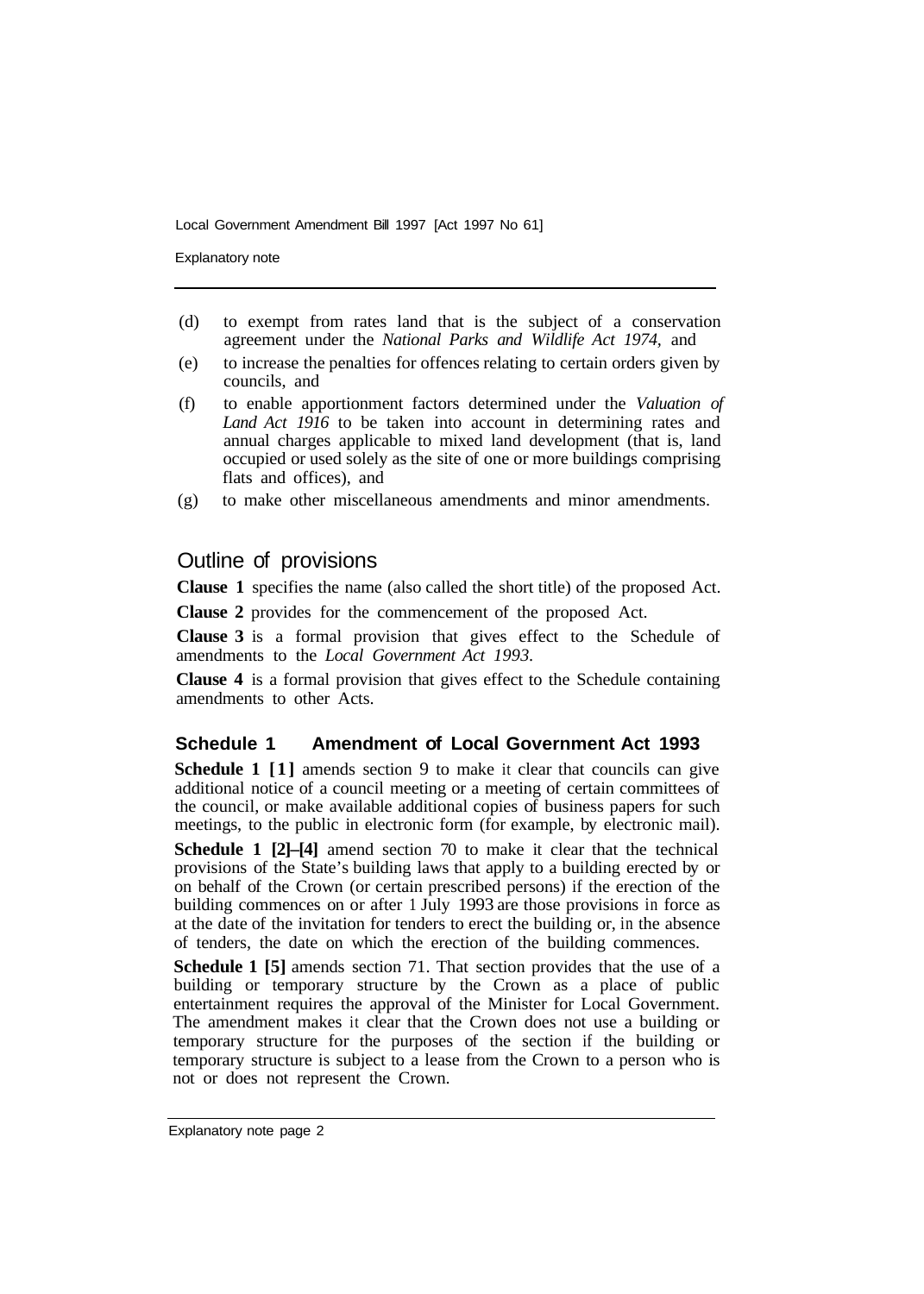Explanatory note

**Schedule 1 [6]–[8]** amend section 82 to omit the requirement for the concurrence of the Director-General of the Department of Local Government in respect of an objection made to a council by an applicant for an approval that all or part of a local policy should not apply to the activity for which the approval is sought. The amendments retain the requirement for the concurrence of the Director-General if the objection relates to the application of the regulations to the particular activity.

**Schedule 1** [9] amends section 103 to make it clear that a variation of the duration of an approval means an increase or reduction in the duration of the approval.

**Schedule 1 [10]** amends section 106 to allow councils to amend an approval without renotifying any person who was required to be notified in respect of the original approval if

- the council is satisfied that the amended approval will be substantially the same as the original approval and that no prejudice will be caused to any such person, and
- the council has consulted with any person or authority whose concurrence was required to the original approval and that person or authority does not object to the amendment of the original approval.

**Schedule 1** [ **11]** and **[12]** amend section 124 which relates to the orders that a council may give. At present, councils are able to issue an order to require that an "unsightly" building be demolished or repaired (orders Nos 1 (c) and 3 (b)). The amendments omit the word "unsightly".

**Schedule 1 [13] inserts proposed section 131A which relates to orders that** will or are likely to result in making residents homeless. If a council proposes to make such an order, the council must consider whether any resident concerned can arrange satisfactory alternative accommodation in the locality. If the resident is not able to do so, the council must provide the resident with information about the availability of satisfactory alternative accommodation in the locality and any other assistance that the council considers appropriate.

**Schedule 1 [14]** amends section 356 to omit the requirement for a council to give public notice of its intention to grant financial assistance to a person who acts for private gain. A council may dispense with such notice if the financial assistance is part of a specific program and the program's details have been included in the council's draft management plan for the year in which the financial assistance is proposed to be given, the program's budget does not exceed 5% of the council's income from ordinary rates levied for that year and the program is uniformly available to all persons within the council's area or to a significant group of persons within the area.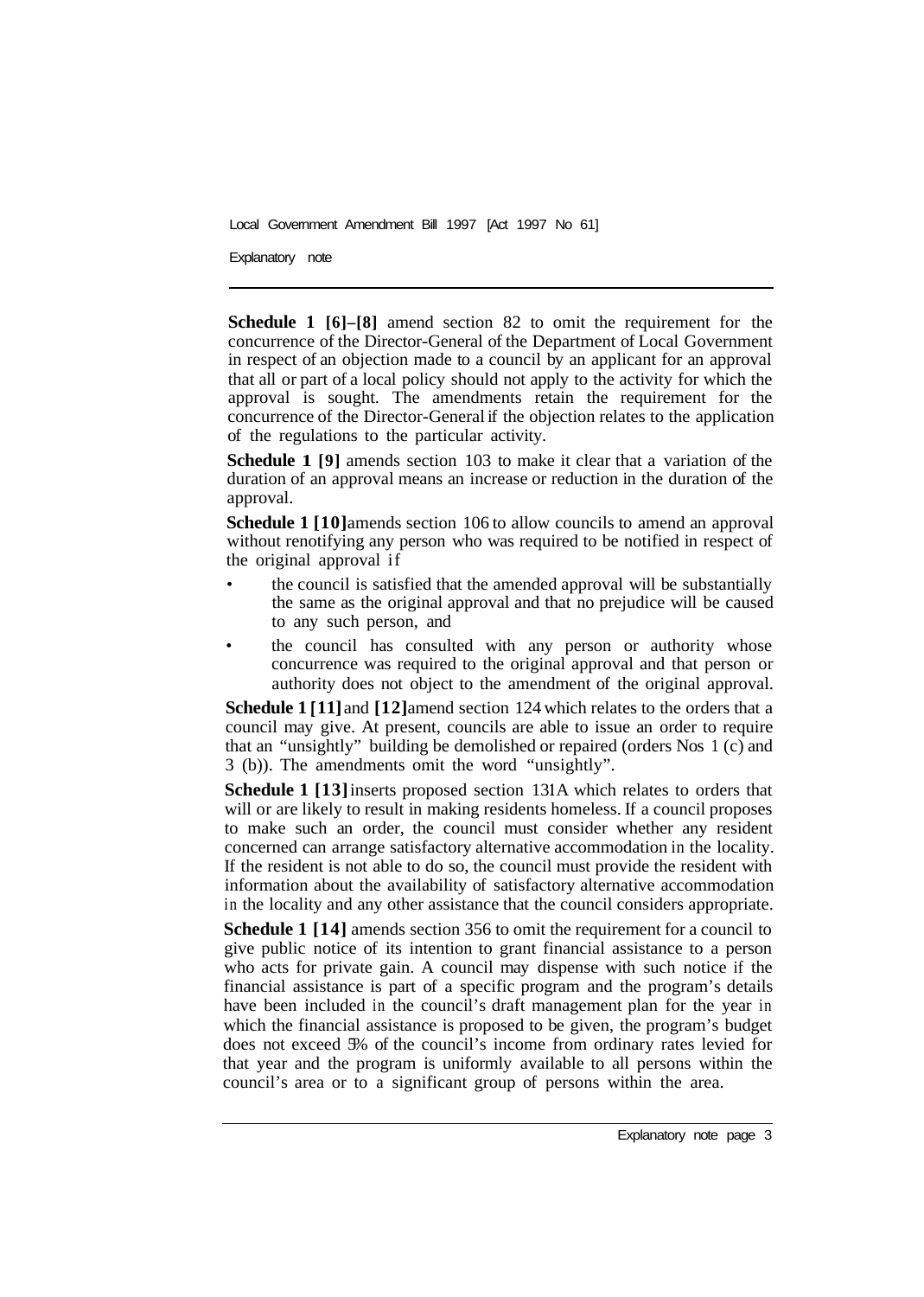Explanatory note

**Schedule 1 [15]** amends section 367 to allow notice of a council meeting (and the business paper for the meeting) to be given to a councillor in electronic form if all the councillors have facilities to access the notice and the business paper in that form.

**Schedule 1 [16]** replaces existing section 372, and inserts proposed sections 372A and 372B, to restate (with certain modifications) the existing provisions relating to the rescission, alteration and negativing of council resolutions.

The modifications provide as follows:

- notice of motion to rescind a resolution must be given at the meeting at which the resolution is passed,
- a motion to rescind a resolution may only be moved at the meeting following the meeting at which the notice of the motion is given (the motion may however be adjourned at the following meeting for consideration at a subsequent meeting),
- the person presiding at a meeting:
	- (a) before the close of the meeting:
		- (i) must call for notice to be given of any motions to rescind a resolution passed at the meeting, and
		- (ii) must announce to those present at the meeting that if such notice is given, the resolution concerned will not be carried into effect until the motion of rescission has been dealt with, and
		- (iii) must allow a reasonable time for such notice to be given before the close of the meeting, and
	- (b) if such notice is given, must announce that fact to those present at the meeting and must do so when the meeting is open to the public (whether or not the meeting (or part of the meeting) has been closed to the public),
- a motion to alter a resolution that has the same effect as a motion to rescind the resolution must comply with the requirements relating to motions to rescind a resolution,
- the provisions relating to motions to rescind or alter a resolution or certain motions that are negatived apply to resolutions passed by a council as well as a committee of the council of which all the members are councillors,
- the requirements for motions to alter a resolution and for certain motions that are negatived must not be circumvented by a report of a council committee to a subsequent council meeting.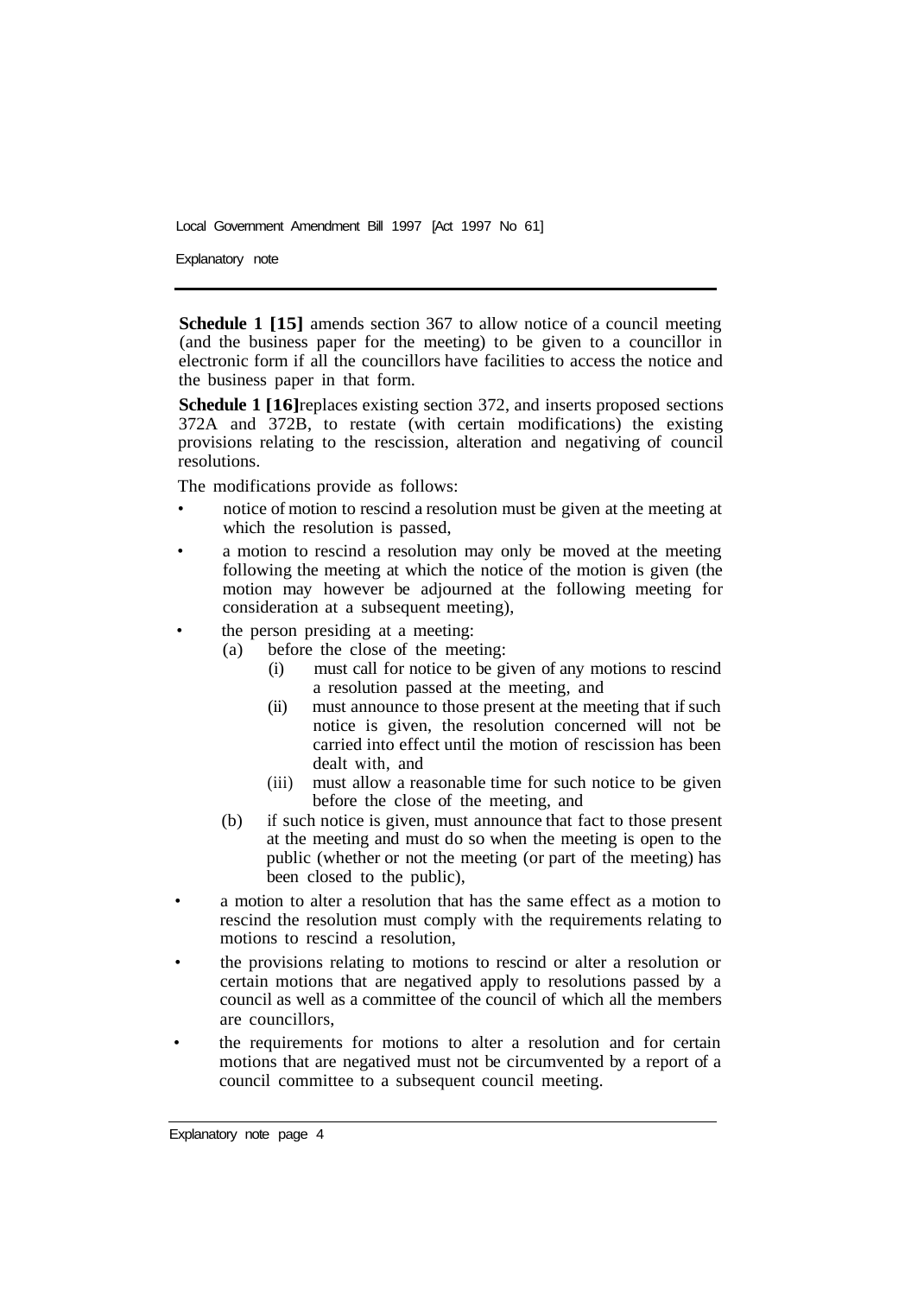Explanatory note

**Schedule 1 [17]** amends section 377 to enable a council to sub-delegate any function delegated to the council by the Director-General.

**Schedule 1 [18]** amends section 378 to enable the general manager to sub-delegate any function sub-delegated to the general manager by the council that was delegated to the council by the Director-General.

**Schedule 1 [19]** amends section 496 to enable a council to make an annual charge for the provision of a domestic waste management service to land that is exempt from rating if the service is available for that land and the owner of the land requests or agrees to the service being provided. The amount of the annual charge is to be limited to recovering the cost of providing the service to the land.

**Schedule 1 [20]** amends section 505 to provide that an annual charge made by a council under section 61 1 (that is, an annual charge on a person in possession, occupation or enjoyment of a rail, pipe, wire, pole, cable, tunnel or structure that is on, under or over a public place) is not to be included in a council's calculation of its general income. **Schedule 1 [31]** makes a consequential amendment.

**Schedule 1 [22]** inserts proposed section 51 1A to enable a council to catch up part of the maximum permissible general income determined for a year that is lost to the council (referred to in the proposed section as the *unrecovered amount)* because, after the determination is made, a valuation used in making a rate is reduced as a result of a valuation objection or appeal.

Under the proposed section, the council may increase the maximum permissible general income for a year by any unrecovered amount for a previous year. **Schedule 1 [21]** and **[23]** make consequential amendments.

**Schedule 1 [24]** amends section 513 to enable a council to request the Valuer-General to provide estimates of increases and decreases in the value of parcels of rateable land for which supplementary valuations have been furnished but which have a different base date from those used for rating for that rating year because of a general revaluation of land in the council's area occurring in that rating year. The amendment will enable the estimates to be used in the calculation of the council's notional general income under section 509.

**Schedule 1 [25]** amends section 516 to include a definition of *boarding house* or *lodging house* for the purposes of the section. *Boarding house* or *lodging house* is defined to mean a building wholly or partly let as lodging in which each letting provides the tariff-paying occupant with a principal place of residence and in which: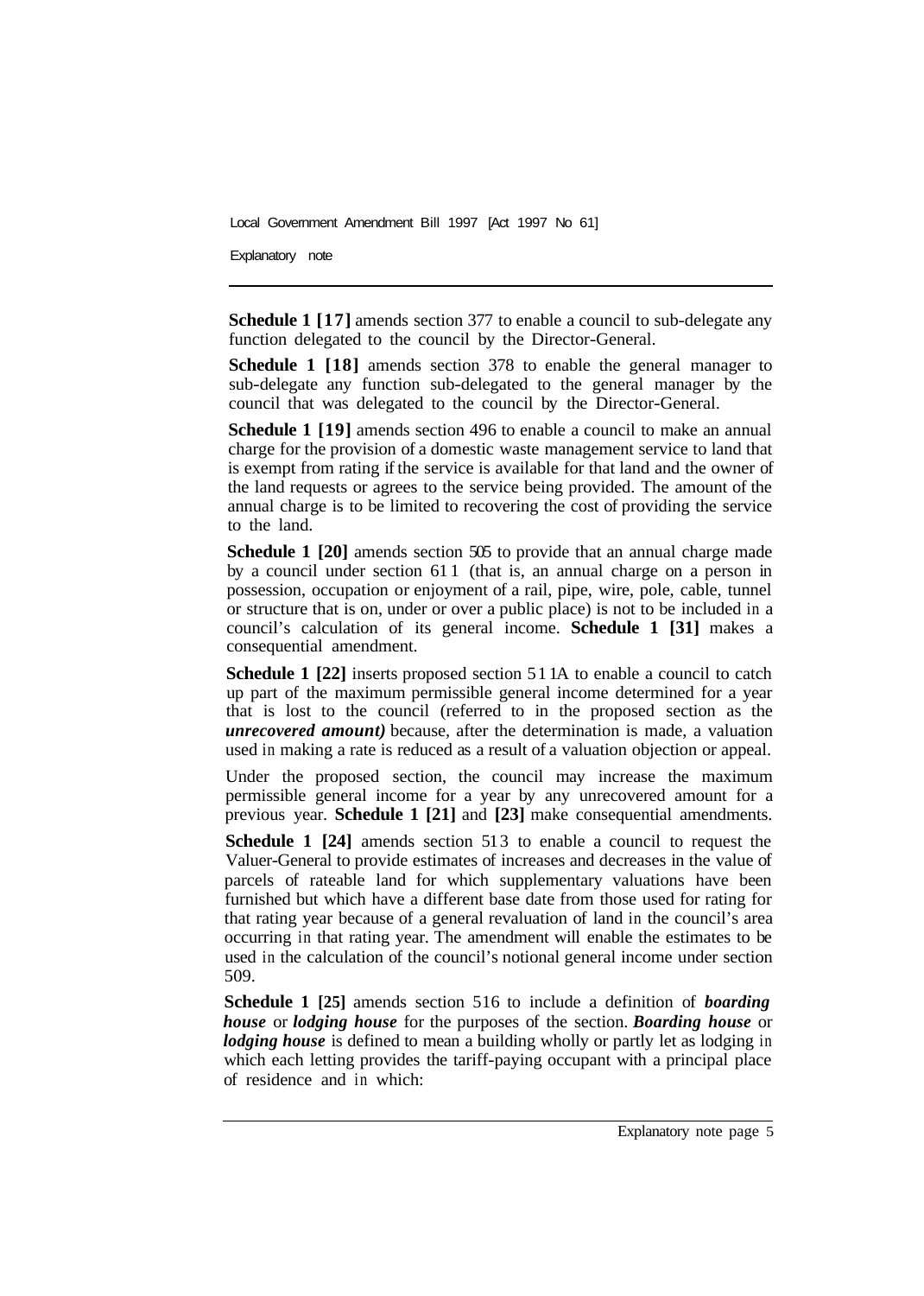Explanatory note

- the tariff charged does not exceed the maximum tariff for boarding houses or lodging houses for the time being determined by the Minister by order published in the Gazette, and
- there are at least 3 tariff-paying occupants who have resided there for the last 3 consecutive months, or any period totalling 3 months during the last year.

The definition includes a vacant building that was so let immediately before becoming vacant, but does not include a residential flat building, licensed premises, a residential centre for handicapped persons licensed under the *Youth and Community Services Act 1973,* a private hotel, a building containing serviced apartments or a backpacker hostel or other tourist establishment.

**Schedule 1 [26]** inserts proposed sections 5 18A and 5 18B. Proposed section 51 8B enables rates and charges that are made and levied according to categories or sub-categories of land to be applied to a parcel of mixed development land according to the percentages represented by the apportionment factor for the parcel determined under the *Valuation of Land Act 1916.* 

Proposed section *5* 18A makes a related amendment. It provides that a strata lot, a company title dwelling or a portion of a company title building is taken to be a separate parcel of land for the purposes of categorisation.

**Schedule 1 [27]** and **[28]** amend section 555 to exempt from all rates land that is the subject of a conservation agreement under the *National Parks and Wildlife Act 1974.* If the land concerned comprises part of a single parcel of land for rating purposes, that part will be exempt, however, rates may be made and levied on the other part of that parcel proportionately.

**Schedule 1[29]** amends section 608 to enable a council to recover an approved fee charged in connection with a service provided at an airport established and maintained by the council from the holder of the certificate of registration issued under the *Civil Aviation Regulations* of the Commonwealth for the aircraft in respect of which the service was provided whether or not the holder is the person to whom the service is actually provided.

**Schedule 1 [30]** inserts proposed section 610A to enable a council to waive payment of, or reduce, an approved fee in a particular case if the council is satisfied that the case falls within a category of hardship or any other category in respect of which the council has determined payment should be so waived or reduced.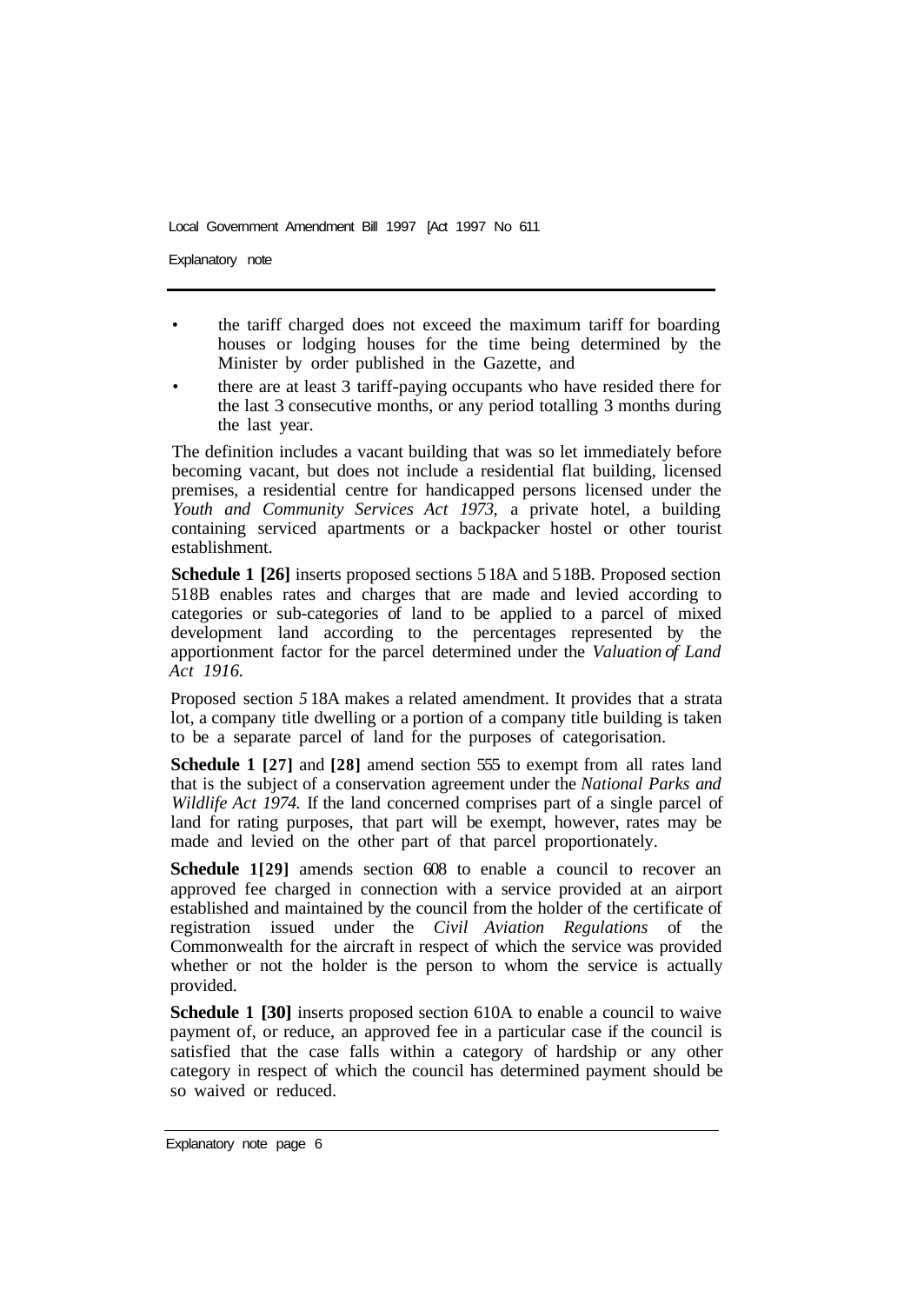Explanatory note

A council must not determine a category of cases until it has given public notice of the proposed category in the same way as it is required to give public notice of the amount of a proposed approved fee under section 612 (Public notice of approved fees).

**Schedule 1 [32]** and **[33]** amend section 628 to increase the maximum penalty to 100 penalty units (\$10,000) for individuals and 200 penalty units (\$20,000) for corporations for failure to comply with the following orders given by a council under section 124:

- fire safety upgrading (order No 4), and
- cease hazardous activity (order No 15), and
- cease use of or evacuate premises (order No 16), and
- leave or not enter premises (order No 17).

(The current maximum penalty for these orders is 50 penalty units (\$5,000) for individuals and 100 penalty units (\$10,000) for corporations.)

**Schedule 1 [34]** amends section 713 to limit the sale of vacant land on which any rate or charge is unpaid for 12 months to circumstances where:

- the council obtains a valuation of land from the Valuer-General, and
- the amount of unpaid rates or charges on the land exceeds that valuation, and
- the council sells the land within 6 months after the date when the council received the valuation.

**Schedule 1 [35]** amends section 732 to extend the circumstances in which a council, a councillor or an employee of a council is exempt from any liability in respect of accreditation and certification matters to the situation where the council receives a certificate issued in accordance with the certificate procedure under section 653B as to the maintenance of essential fire or other safety measures applicable to a building. (Section 653B and related provisions are to be inserted by Schedule **1** to the *Local Government Amendment Act 1996.)* 

**Schedule 1 [36]** inserts proposed section 735A to enable a person, on payment of the approved fee, to apply to a council for a certificate as to whether there are any outstanding notices (which include any notifications, orders, directions or demands) issued by the council under the Act in respect of the land concerned. The production of the certificate is taken to be conclusive proof of the existence or otherwise of any outstanding notices.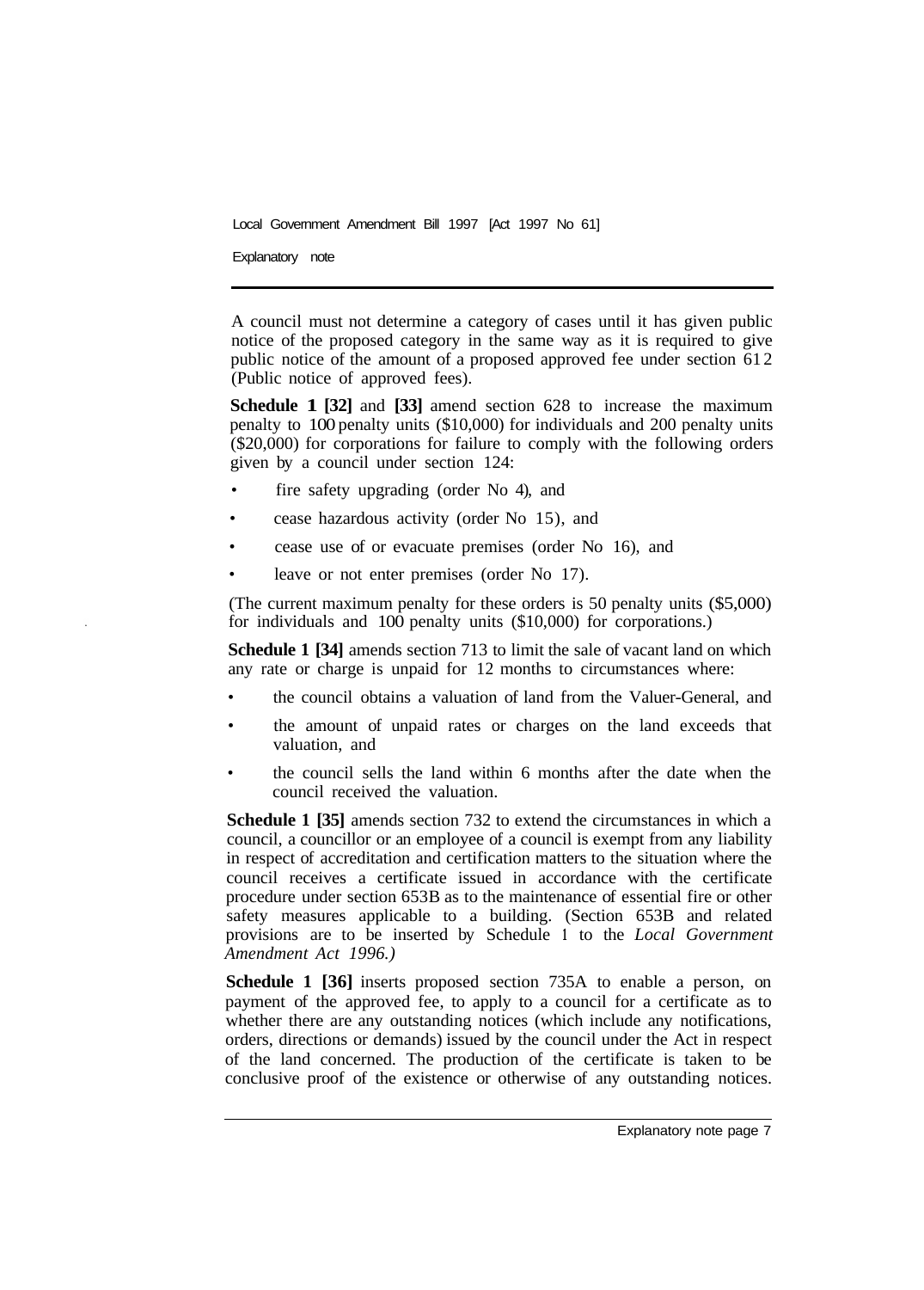Explanatory note

**Schedule 1 [37]** amends Schedule 7 by inserting proposed clause 33 to provide that the number of councillors for the Maitland City Council is to be 13 for the term of office commencing next after the Council's ordinary election in September 1999.

**Schedule 1 [38]** and **[39]** insert provisions of a savings or transitional nature consequent on the enactment of the proposed Act.

#### **Schedule 2 Amendment of other Acts**

The *Bush Fires Act 1949* is amended to prevent the appointment of councillors as fire control officers or deputy fire control officers and requires a fire control officer or deputy fire control officer who becomes a councillor to cease to be such an officer within a specified period. Provision is also made in respect of existing councillors who hold such positions **(Schedule 2.1 [1]** and **[2]).** 

The *Defamation Act 1974* is amended in respect of the Local Government Pecuniary Interest Tribunal constituted under Chapter 14 of the *Local Government Act 1993* to provide:

- $(a)$ a defence of absolute privilege for a publication to or by the Tribunal if the publication is made for the purpose of the execution or administration of the *Local Government Act 1993* **(Schedule 2.2 [l]),**  and
- a defence for the publication of a fair protected report of proceedings  $(b)$ of the Tribunal and (in some cases) for the later publication by another person of the protected report (or material purporting to be the protected report) or a copy of the protected report or the material, or a fair extract or fair abstract from, or fair summary of, the protected report or the material **(Schedule 2.2 [2]),** and
- $(c)$ a defence for the publication of a decision, or a copy of a decision, of the Tribunal or a fair extract or fair abstract from, or fair summary of, any such decision **(Schedule 2.2 [3]),** and
- $(d)$ that the amendments extend to a publication made before the commencement of the amendments **(Schedule 2.2 [4]).**
- The *Valuation of Land Act 1916* is amended:
- (a) as a consequence of the exemption from rates under the *Local Government Act 1993* of land that is subject to a conservation agreement under the *National Parks and Wildlife Act 1974* **(Schedule 2.3 [1]–[3]),** and

Explanatory note page 8